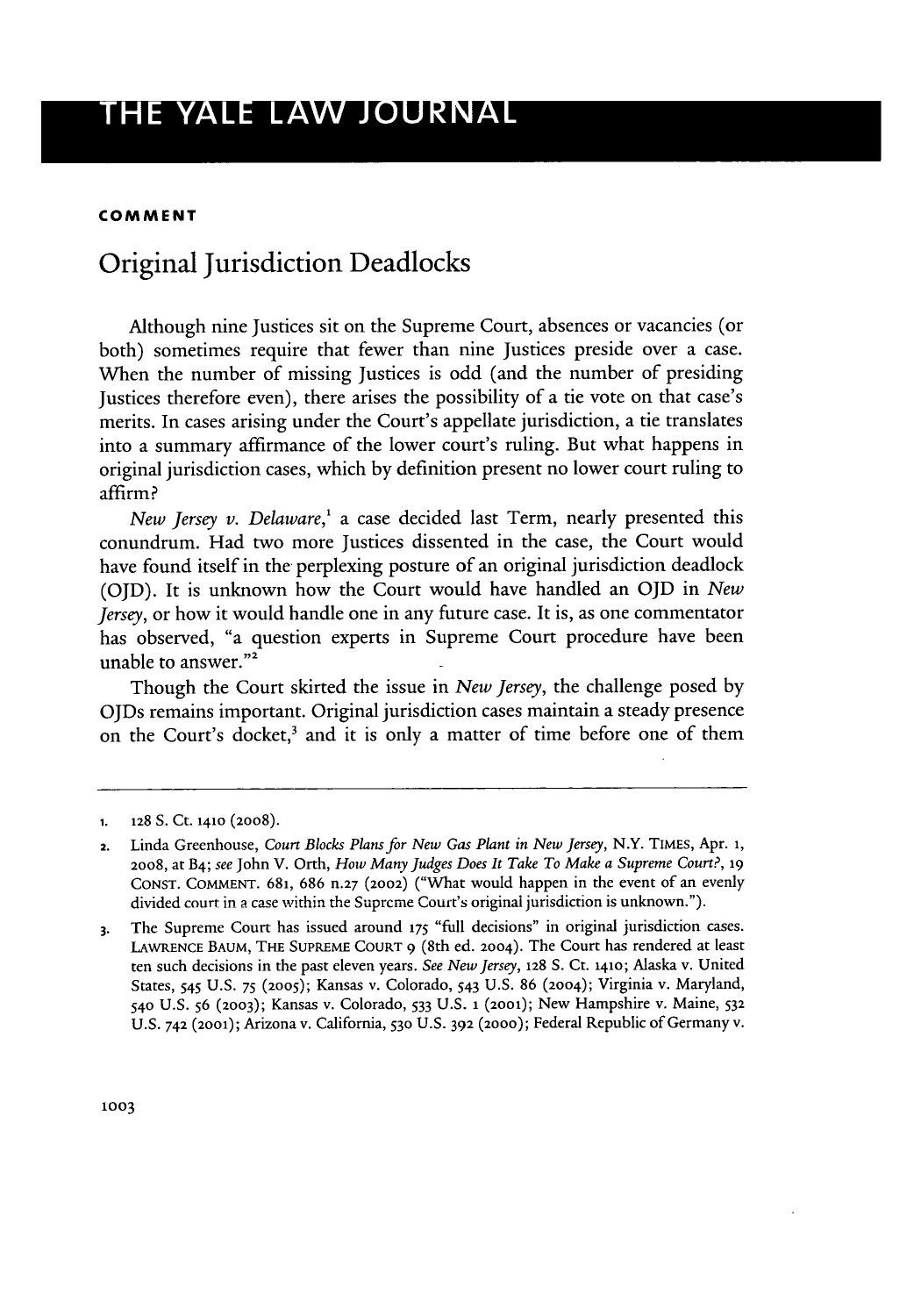#### **THE YALE LAW JOURNAL**

results in a tie. The Court should therefore treat last Term's close call as an opportunity to develop a clear and principled approach to resolving OJDs.

### **I. THE NEED FOR A RULE**

The Court has confronted only two OJDs, and on both occasions it struggled due to a lack of a clear tiebreaking rule. First, in the nineteenthcentury case of *Virginia v. West Virginia*,<sup>4</sup> Chief Justice Chase announced that the Justices were "equally divided on the demurrer, and equally divided also upon the order which should be made in consequence of that division."<sup>5</sup> As a result, the matter stood unresolved for nearly three years.<sup>6</sup> Second, in the twentieth-century disbarment action of *In re Isserman,* the Court split evenly on the question of disbarment but ordered disbarment anyway.7 One year later, the Court changed its mind and overruled its prior decision.<sup>8</sup>

Unfazed by this troubled past, the Court remains unprepared for future OJDs. Rather than bind itself to a prospective rule, the Court has chosen to wait for the next OJD before determining a proper resolution.<sup>9</sup> Such a waitand-see strategy may offer some near-term savings of judicial energy, but this modest benefit is outweighed by significant costs. For one thing, ad hoc **OJD** resolutions entail procedural decisionmaking in the face of foreseeable substantive consequences. Unsatisfactory solutions may well emerge from these situations because the Justices' views on the merits of a deadlocked case could distort their views on the appropriate response to the **OJD** itself. Moreover, there is the danger that the practical problem presented by *Virginia* will recur-namely, that a second deadlock will occur on the issue of how to deal with the initial deadlock on the merits. Finally, ad hoc rulings tend to be unstable, as illustrated by the Court's flip-flopping in *In re Isserman.1°*

United States, **526** U.S. 111 **(1999);** New Jersey v. New York, **523** U.S. 767 (1998); Breard v. Greene, **523** U.S. **371 (1998).**

- 4. 78 U.S. **(11** Wall.) 39 **(1870).**
- **5.** CHARLES FAIRMAN, **RECONSTRUCTION AND REUNION** 1864-88, pt. **1,** at 625 (The Oliver Wendell Holmes Devise, History of the Supreme Court of the United States, vol. 6, **1971).**
- **6.** *Id.*
- **7.** 345 U.S. 286 **(1953),** *vacated on reh'g,* 348 U.S. **1** (1954).
- **8.** 348 **U.S. 1.**
- **9.** *See* Ryan Black & Lee Epstein, *Recusals and the "Problem" of an Equally Divided Court, 7* J. App. PRAC. &PROCESS 75, **82 n.34 (2005).**
- **1o.** The potential for uncertainty points to an additional downside to an ad hoc approach: distortions in the Justices' recusal determinations. Indeed, this is a phenomenon already observed in appellate cases. *See, e.g., An Open Discussion with Justice Ruth Bader Ginsburg,* 36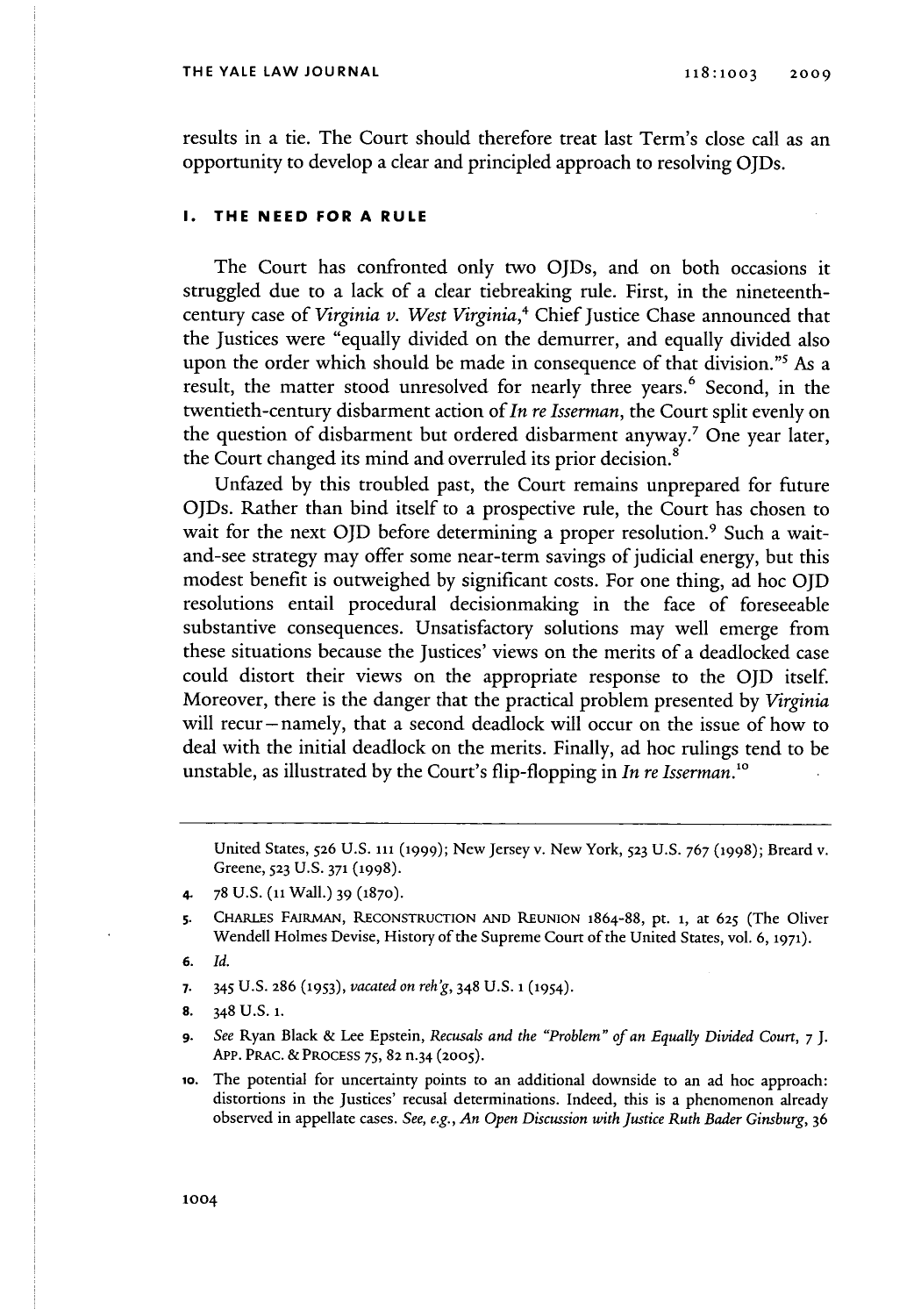### **II. THREE POTENTIAL STRATEGIES**

Given the need to establish a method of resolving OJDs, the next task is to determine what the best method would be. This Part identifies three common tiebreaking strategies -continuation, designation, and disposition-and evaluates each strategy's potential to resolve OJDs in a satisfactory manner.

### *A. Continuation*

One tiebreaking strategy treats a tie vote as an intermediate, rather than final, stage in the decision-making process. Embracing such a "continuation strategy," the Court could adopt a rule similar to the one that governs federal jury deliberations. Just as nonunanimous juries continue to convene in an effort to achieve unanimity, a split panel of Justices could respond to an OJD by continuing to deliberate until a majority coalition materializes. In other words, a tie vote would signify that a decision had not yet been reached, and the case would remain on the docket until a majority of the Justices comes to a consensus.

This strategy has some virtues. It might, for example, prompt individual Justices to reassess their positions on the merits and to consider the views of their colleagues with greater care. That said, the continuation strategy presents severe drawbacks. First, as hung juries regularly demonstrate, decisionmakers often do not change their minds to produce decisions, even when under strong pressure to do so. Especially in the high-stakes cases that occupy the Court's docket, Justices might be loath to switch allegiance for the sole sake of ending deadlock." For this reason, the continuation strategy could produce intolerable delay.12

CONN. L. REV. **1033, 1038** (2004) (noting that "it is important that [Justices] not lightly recuse [them]selves" because "if one of us is out, that leaves eight, and the attendant risk that we will be unable to decide a case"); Black & Epstein, *supra* note 9, at 97. Distortions would be exacerbated in the original jurisdiction context, in which there exists the added burden of deciphering a tie's meaning.

*<sup>11.</sup> See* William L. Reynolds & Gordon **G.** Young, *Equal Divisions in the Supreme Court: History, Problems, and Proposals.* 62 N.C. L. REV. 29, 36 (1983).

**<sup>12.</sup>** Members of the Court have at times expressed concern about undue delay in the resolution of cases. *See, e.g.,* Steel Co. v. Citizens for a Better Env't, **523** U.S. 83, **ini** (1998) (Breyer, J., concurring in part and concurring in the judgment) (criticizing the majority opinion on the grounds that "it increases ... the risk of 'justice delayed' that means 'justice denied"'); Di Santo v. Pennsylvania, **273** U.S. 34, 42 **(1927)** (Brandeis, J., dissenting) ("It is usually more important that a rule of law be settled, than that it be settled right.").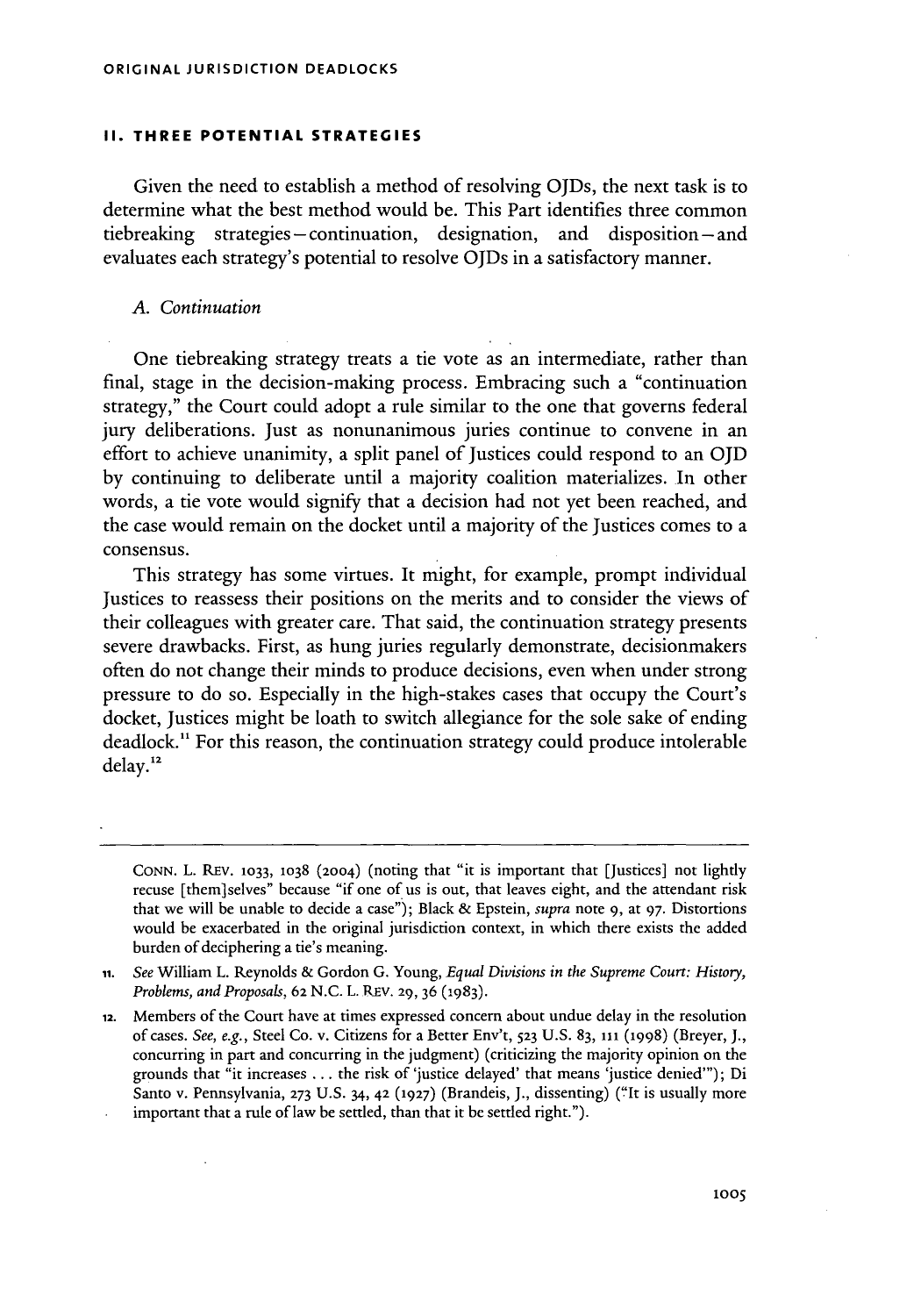More importantly, deadlock-induced allegiance switching would be normatively undesirable. The continuation strategy would not necessarily produce the best outcome in a deadlocked case; it would more likely produce whichever outcome happened to be preferred by the Court's most obdurate personalities.<sup>13</sup> In short, the Court should disfavor a tiebreaking process that rewards stubbornness at the expense of dispassionate deliberation.

### *B. Designation*

**A** second tiebreaking strategy involves the intervention of an additional participant to break the decision-making body's deadlock. Many legislatures employ this "designation strategy,"<sup>14</sup> and the approach has found favor in some state courts as well.<sup>15</sup>

In the Supreme Court, however, most applications of the designation strategy would be unlawful. Although **28 U.S.C.** § 29 <sup>4</sup> (d) permits federal judges to assume temporary duties on lower courts, it also provides that "[n]o such designation or assignment shall be made to the Supreme Court."<sup>16</sup> Additionally, such delegations, even if provided for by statute, might present constitutional problems.<sup>17</sup>

Legal difficulties do not arise, of course, when the designated tiebreaker is herself a Justice. Thus, if a judicial absence or vacancy is short lived, the Court can simply vote to rehear a deadlocked case and then revote on the deadlocked issue with a full panel. Not surprisingly, this is a common response to appellate

**<sup>13.</sup> Cf.** Turner Broad. Sys., Inc. v. FCC, **512** U.S. 622, 674 (1994) (Stevens, J., concurring in part and concurring in the judgment) (noting that "[a]n accommodation is ... necessary" to render a disposition in the case).

*<sup>14.</sup> See* U.S. CONST. art. I, **§ 3** (designating the Vice President as the official tiebreaker for votes in the Senate).

*<sup>15.</sup> See* Reynolds **&** Young, *supra* note **11,** at **36;** *see, e.g.,* **N.J. CONST.** art. VI, **§ 2,** para. **1;** TEx. **CONST.** art. V, **§ ii;** Winterwerp v. Allstate Ins. **Co., 357 A.2d 350 (Md. 1976);** Edward **A.** Hartnett, *Ties in the Supreme Court of New Jersey*, 32 SETON HALL L.\*REV. 735, 738 (2003).

<sup>16.</sup> 28 U.S.C. **§** 29 <sup>4</sup> (d) **(2000);** *see also id.* **§§** 291-292 (establishing the procedures by which active district and circuit court judges may sit by designation on other courts); Edward A. Hartnett, *Ties in the Supreme Court of the United States*, 44 WM. & MARY L. REV. 643, 647 (2002) ("[T]he statute authorizing the assignment of retired district and circuit judges to judicial duties specifically excludes assignments to the Supreme Court.").

**<sup>17.</sup>** *See* Reynolds & Young, *supra* note **ii,** at 39 n.52 ("The argument against designation ... would contend that there is but one supreme court, *The* Supreme Court.... Moving a judge to the Supreme Court, the argument continues, requires an appointment to that Court. Support for the argument is provided by the need felt, at least in some states, to provide specifically for that designation in the Constitution.").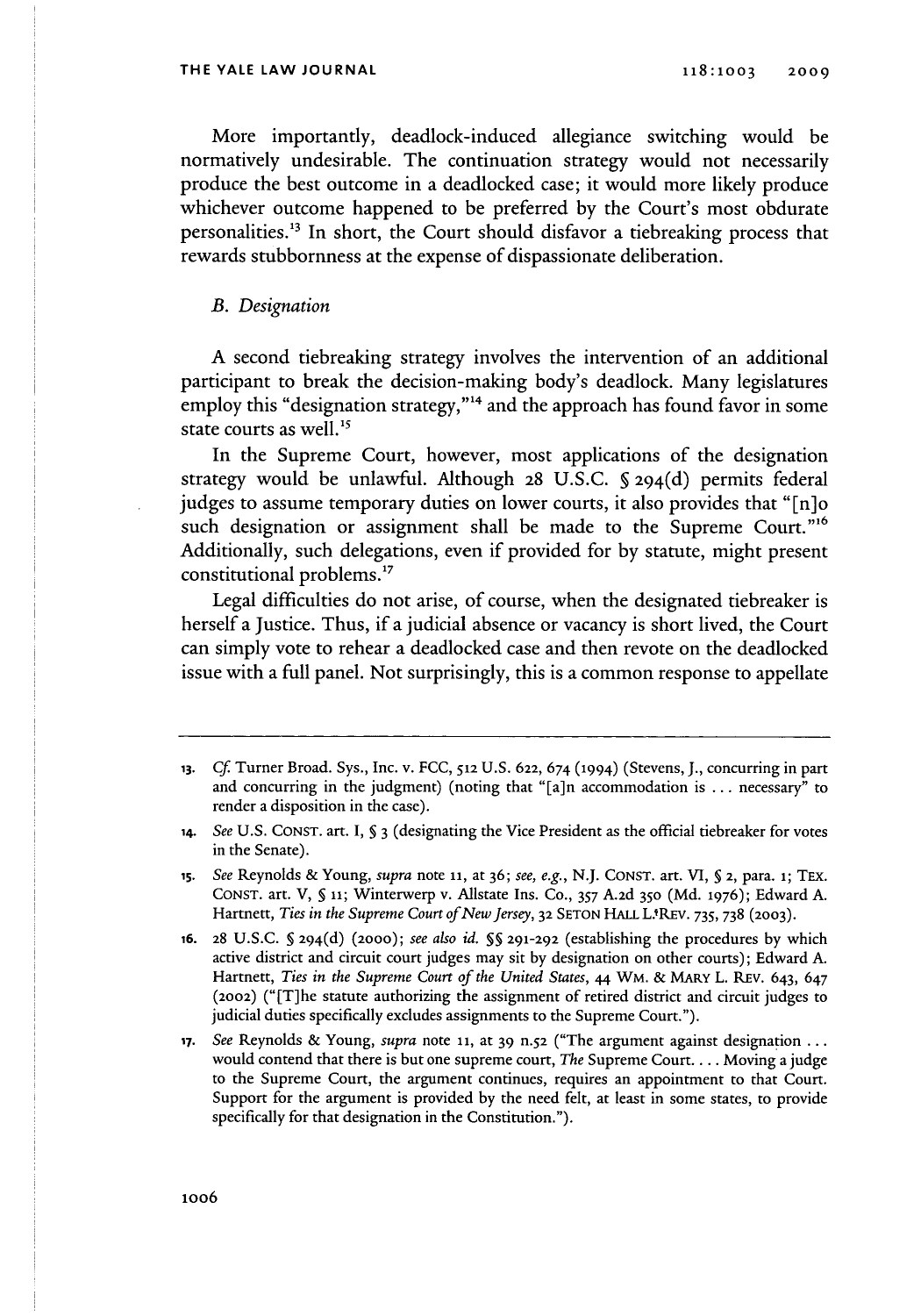ties during brief absences.<sup>18</sup> When recusals or long-term absences occur, however, this solution will not work. To deal with these circumstances, the Court must employ a different approach.

## *C. Disposition*

Rather than preventing ties from happening or breaking them when they do happen, the third tiebreaking strategy treats ties as triggering predetermined substantive outcomes. These outcomes are generated by decision rules that the Court has stipulated in advance of deliberations. The Court's approach to appellate ties provides a constructive example of the "disposition strategy." Instead of requiring further deliberation or the assistance of a designated tiebreaker, a tie-vote translates into a victory for whichever party won in the court below.<sup>19</sup>

The disposition strategy is well suited to resolving OJDs for three reasons. First, it provides for immediate and decisive resolutions. Second, it apprises the parties and Justices at the outset of each case of the consequences of a tie and allows them to shape their behavior accordingly. Third, it implicates no clear statutory or constitutional problems because it involves participation in the final decision-making process by only the duly appointed Justices themselves.

The difficulty with the disposition strategy lies in identifying the proper decision rule for OJDs. Indeed, the OJD problem arises precisely because the procedural posture of original jurisdiction cases precludes extension of the clear-cut summary affirmance rule governing appellate ties; after all, one cannot affirm the lower court when there is no lower court to affirm. As the next Part demonstrates, however, a decision rule akin to the rule that prevails in the appellate jurisdiction context would in fact be workable in the original jurisdiction context as well.

# **III. A "NON-DISRUPTION" DECISION RULE FOR ORIGINAL JURISDICTION DEADLOCKS**

It is a common rule of voting that, absent exceptional conditions, a multimember body must have the support of a majority of its members in

**is.** *See* Linda Greenhouse, *Supreme Court: Mysteries of Tie Votes and Calls for Reargument,* N.Y. TiMEs, Apr. 3, **1985,** at A2o.

**ig.** *See, e.g.,* Warner-Lambert Co. v. Kent, **128** S. Ct. 1168 (2008).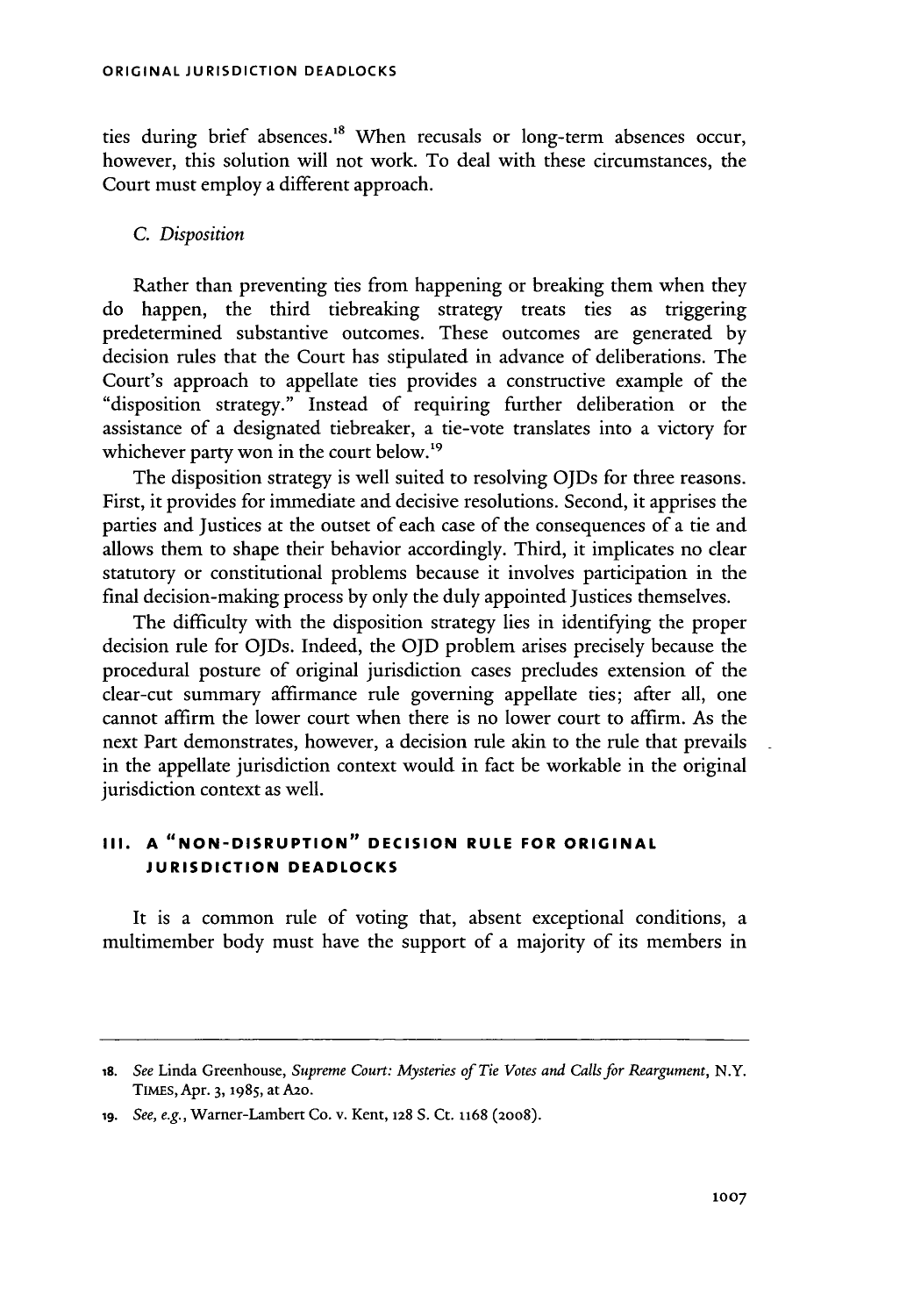order to take action.<sup>20</sup> The Court's approach to appellate ties reflects a commitment to this principle. Because a tie vote demonstrates that no majority favors a particular disposition, the resulting disposition is the one that leaves the preexisting legal landscape intact.<sup>21</sup> In the words of Justice Field, "If the judges are divided, the reversal cannot be had, for no order can be made. The judgment of the court below, therefore, stands in full force."<sup>22</sup>

As far as the Court is concerned, this "non-disruption" principle represents a desirable basis for a tiebreaking rule. By preferring inaction over action, the non-disruption principle helps the Court resist "[t]he hydraulic pressure inherent within each of the separate Branches to exceed the outer limits of its power."<sup>23</sup> In other words, a presumption in favor of non-disruption ensures that the Court is something more than evenly split before it exercises powers that are subject to grave abuse.

The Court should implement the non-disruption principle in the original jurisdiction context by resolving OJDs against the party that has asked it to intervene on its behalf. This Part demonstrates how such a rule could work and why this rule makes sense. In particular, the non-disruption principle can and should establish the default approach to OJDs arising out of **(i)** the question of whether to hear an original case at all and (2) the merits questions presented by the case.

### *A. Deciding Whether To Take a Case*

Although the Court's past OJDs have involved questions on the merits, future OJDs might arise at an earlier stage. Under the Court's rules of procedure, each original case must begin with a motion for leave to file a complaint, and this motion can be granted only by a majority vote. Motions for leave fall into two categories: discretionary motions, with leave granted only

**<sup>2</sup>o.** *See, e.g.,* HENRY M. ROBERT **ET AL.,** ROBERT'S RuLES OF ORDER art. VIII, **§** 44 (loth ed. 2000) ("On a tie vote the motion is lost **.... ").**

**<sup>21.</sup>** *See, e.g.,* Hartnett, *supra* note 16, at **652** (characterizing the practice as "an application of a broader principle that applies generally in multimember bodies governed by majority rule: the body cannot take any affirmative action based on a tie"). In support of this point, Harnett cites to an old case from the British House of Lords which relied on the "ancient principle" *of semper praesumitur pro negante* ("it is always presumed in favor of the negative") to treat a tie vote as an affirmance of the lower court. *See* Regina v. Millis, 8 Eng. Rep. 844, **982 (1843).**

**<sup>22.</sup>** Durant v. Essex Co., 74 U.S. *(7* Wall.) **107, 112** (1868).

**<sup>23.</sup>** INS v. Chadha, 462 U.S. **919, 951 (1983);** *see also id.* ("When any Branch *acts,* it is presumptively exercising the power the Constitution has delegated to it." (emphasis added)).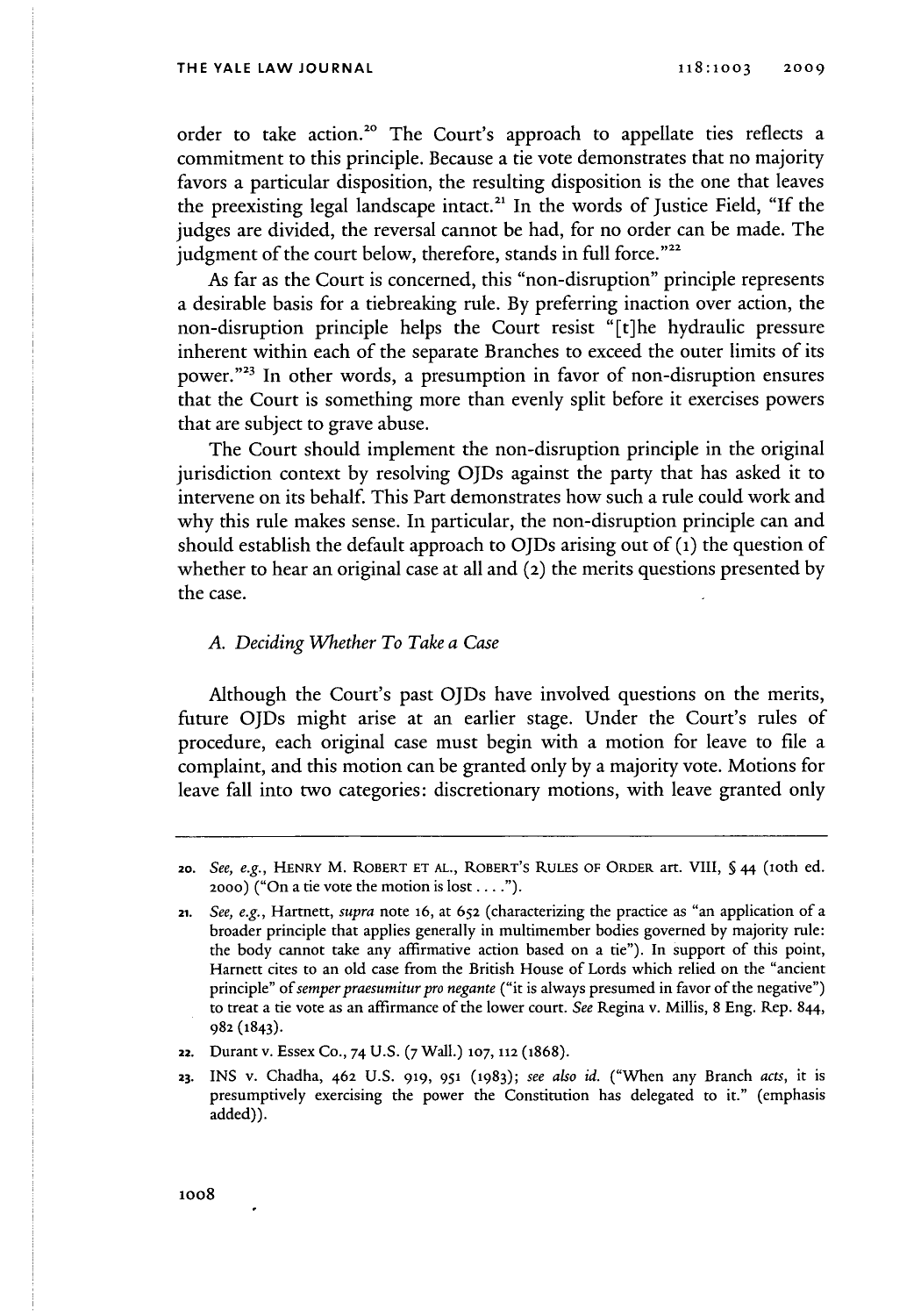when the Court considers the case worthy of its attention, and nondiscretionary motions, with leave granted automatically unless the case does not satisfy jurisdictional requirements.<sup>24</sup> For each type of motion, the consequences of a tie are clear: the motion should fail because it lacks the support of a majority of Justices considering it. This approach is consistent with a tie-breaking system that strives for non-disruption; the Court abstains from taking action in the case by removing the case from its docket.

### *B. Reviewing the Special Master's Recommendations*

After accepting an original case, the Court customarily appoints a Special Master to oversee its development.<sup>25</sup> The modern reliance on the Master is attributable to two factors: **(1)** the increased size of the Court's appellate docket, which has left the Justices with less time to deal with motion practice, discovery, and trial, and (2) the Gordian complexity of original cases, which typically involve fact-intensive disputes arising from interstate compacts and border agreements.<sup>26</sup>

Today the Court deals with the merits of original cases by reviewing the Master's provisional recommendations.<sup>27</sup> This unique procedural posture leaves two plausible ways to resolve OJDs by way of non-disruption. A tie could mean either defeat for the party that appeals the Master's recommendations or defeat for the party that originally carried the operative burden of proof.

There are four reasons for preferring an OJD strategy that gives determinative weight to the Master's recommendations. The first reason stems from the Court's practice of affirming the Master when no party files

*27. See* Carstens, *supra* note **26,** at **655-56.**

**<sup>24.</sup>** The Court's original jurisdiction over state-versus-state cases is nondiscretionary; its original jurisdiction over all other types of cases mentioned in Article III is discretionary. *See* **28** U.S.C. **§ 1251** (2000); **EUGENE** GRESSMAN **ET AL., SUPREME COURT** PRACTICE **§** 1o.1, at **609-13** (9 th ed. **2007).**

**<sup>25.</sup>** *See* **GRESSMAN ET AL.,** *supra* note 24, **§** 10.12, at 642. A survey of the Court's original docket indicates that the Court has not in the past twenty-five years issued an opinion on the merits of an original case without a Master's recommendations before it.

**<sup>26.</sup>** The Master's rise in prominence has not gone uncriticized. *See, e.g.,* Anne-Marie C. Carstens, *Lurking in the Shadows of Judicial Process: Special Masters in the Supreme Court's Original Jurisdiction Cases,* 86 **MINN.** L. REV. **625** (2002); *see also* Maryland v. Louisiana, 451 U.S. **725,** 763 **(1981)** (Rehnquist, J., dissenting) ("Of course this Court cannot sit to receive evidence or conduct trials- but that fact should counsel reluctance to accept cases where the situation might arise, not resolution of the problem by empowering an individual to act in our stead.").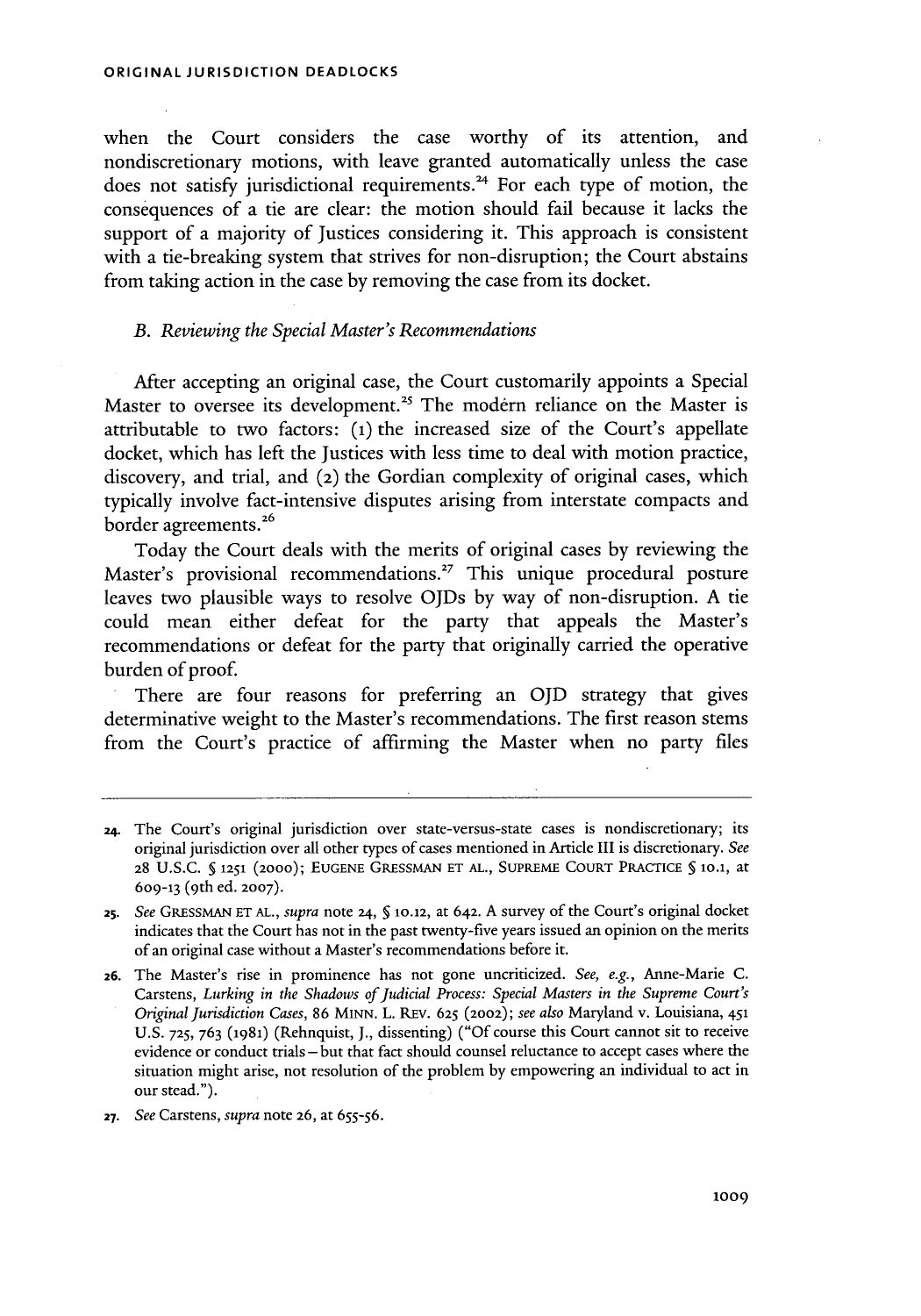exceptions to his recommendations.<sup>28</sup> In effect, this practice provides strong evidence that the Court already views the Master's recommendations as materially shifting the decisional baseline in original jurisdiction cases. Put another way, if a Master's findings are deemed presumptively correct when parties fail to object, it seems sensible to deem them presumptively correct for purposes of a tie-breaker system premised on non-disruption.

Second, affirming the Master's recommendations in OJDs is likely to produce the superior substantive outcome. Normally, the Master is an expert in the relevant area of law<sup>29</sup> and has presided over the lion's share of the litigation.3 " As a result, he is **likely** to have greater familiarity with the case (and better understanding of its underlying issues) than the Justices who appointed him. **All** things being equal (including the vote), the Justices have good reason to defer to the Master's judgment.

Third, affirming the Master provides the most workable approach. If a Master-based rule were off limits, the Justices would have to look instead to burden allocations. At first glance this approach seems straightforward, but in actuality confusion would abound. As Professors Reynolds and Young have noted,

Suppose... the Justices divide four to four on the legal sufficiency of a defense that is supported by stipulated facts. Should the result depend upon who would have had to establish the facts underlying the defense – should the defense fail, in other words, because by analogy to the usual rules of burden of proof, the defendant has the burden on that matter? Should it depend upon who had the burden of going forward or upon who had the burden of persuasion, assuming the two to be different? Should rules designed to allocate responsibility for initiating a factual inquiry or for persuading on the facts **...** have anything to do with who ought to prevail on even divisions over a question of law?<sup>31</sup>

**z8.** *E.g.,* Wisconsin v. Illinois, 388 U.S. 426 (1967); see **GaESSMAN ETAL.,** *supra* note **24, § 10.12** at 643; Carstens, *supra* note **26,** at 656.

**<sup>29.</sup>** *See* Carstens, *supra* note **26,** at 648 (noting that non-judge Masters in particular are chosen on account of a "demonstrated specialized expertise with respect to the issues central to the dispute").

*<sup>30.</sup> See* **GRESSMAN ET AL.,** *supra* note 24, **§ 10.12,** at 642-44 (outlining in detail the Master's numerous adjudicative duties).

**<sup>31.</sup>** Reynolds & Young, *supra* note **11,** at 46. Another alternative might call for the remedy that is most likely to leave in place the real world status quo ante-regardless of which party happens to shoulder the relevant evidentiary burdens. But application of this rule would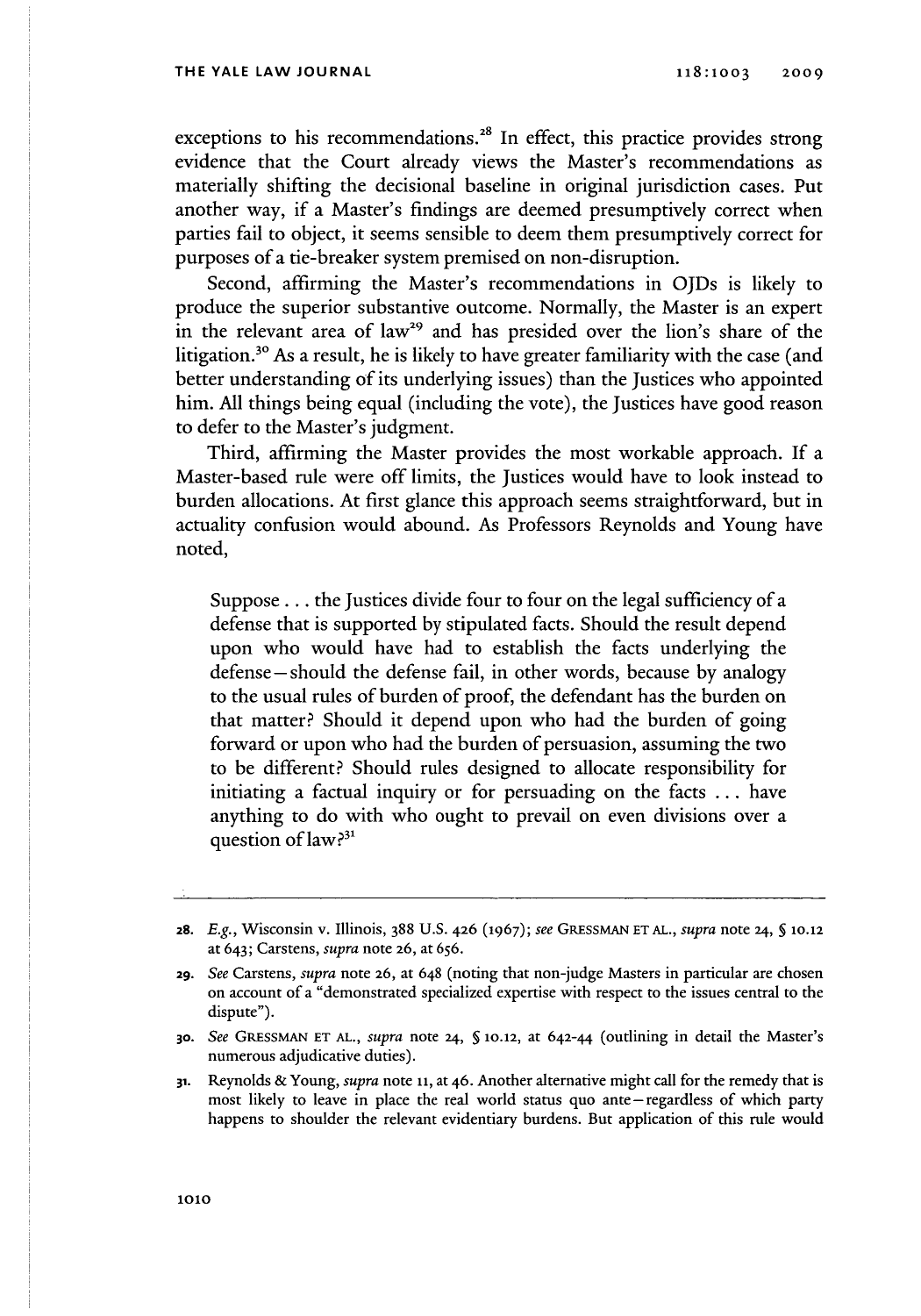#### **ORIGINAL JURISDICTION DEADLOCKS**

Indeed, analytical complexities might lead to ties over where controlling burdens should lie, thus rendering a burden-based tiebreaker not a tiebreaker at all.

Finally, burden-based rules can lead to counterintuitive results. Recall the disbarment question presented by *In re Isserman.32* Applying a non-disruption approach, the Court logically should have resolved the tie in Isserman's favor, because disbarment requires an affirmative act on the part of the Court. But Chief Justice Vinson reached the opposite conclusion, noting that the Court had asked Isserman "to show good cause why he should not be disbarred."<sup>33</sup> One year later, perhaps sensing the illogic and unfairness of the result, the Court vacated its ruling and reinstated Isserman.<sup>34</sup> The Court's handling of In *re Isserman* illustrates that a disposition approach relying on evidentiary burdens can create not only confusion within the Court, but also serious disruption of the real-world status quo ante. Fortunately, the Court can avoid these difficulties by simply heeding the Special Master's recommendations.<sup>3</sup>

Some might dispute my characterization of a findings-based nondisruption rule as a "disposition strategy," arguing that it is more akin to a designation rule that appoints the Special Master to serve as the tiebreaking Justice. The Master, however, would never break a tie under this rule; rather, the Justices themselves would break the tie by adhering to a decision rule that they, and only they, have adopted. Indeed, an affirmed Special Master no more "decides" an OJD than an affirmed lower court "decides" a deadlocked

also be far from clear in many situations. In quiet title actions between states, for example, there is typically no status quo ante (other than ongoing conflict) for the Court to leave intact. *See, e.g.,* Georgia v. South Carolina, 497 U.S. 376, 379 **(1990)** (involving a "prolonged dispute between the two States over the location of their boundary along the lower reaches of the Savannah River").

- **32.** 345 U.S. **286 (1953).**
- **33.** *Id.* at 287.
- **34.** 348 U.S. **1** (1954).

**<sup>35.</sup>** Of course, an OJD might arise when there are no Master's recommendations to affirm. *In re Isserman* now provides clear guidance for one set of cases - that is, disbarment actions. But what might the Court do with a Master-free OJD that does not involve disbarment? One possible solution for this improbable scenario is the following: When the case appears to present a clear status quo ante, the Court should continue to adhere to the non-disruption principle by doing nothing to upset the current state of affairs. When the Court anticipates difficulties in defining non-disruption, however, it could opt instead for an "antidesignation" rule, which would randomly recuse an additional Justice before oral argument to render the Court incapable of producing a tie.